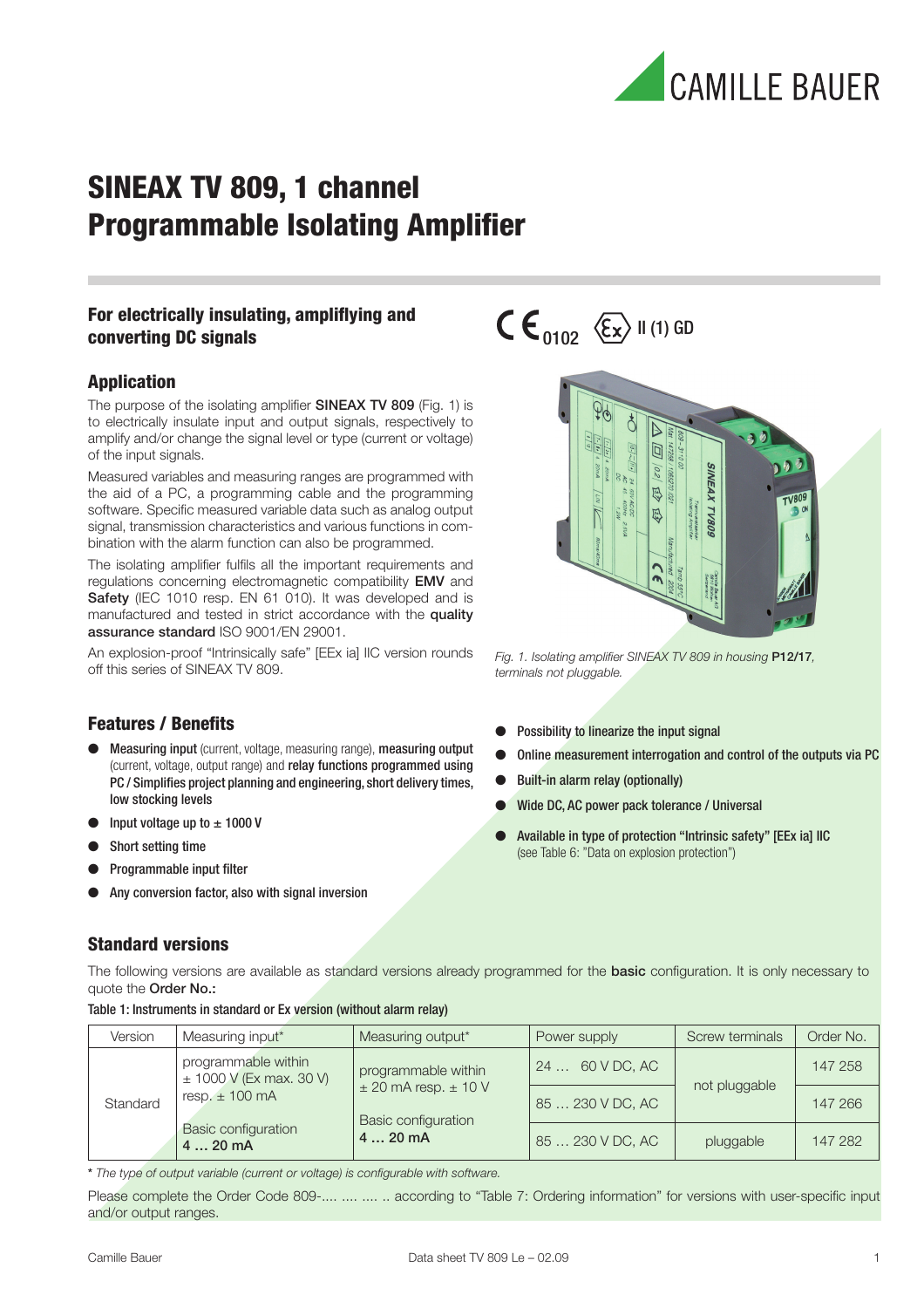### **Programming**

A PC, the programming cable PRKAB 600 (for Ex versions) resp. PRKAB 560 (for non-Ex versions) plus ancillary cable and the configuration software TV 800 plus are required to program the isolating amplifier.

The connection between

"PC  $\leftrightarrow$  PRKAB 600 resp. 560  $\leftrightarrow$  SINEAX TV 809" can be seen from Fig. 2. The power supply must be connected in order to configure the SINEAX TV 809.

The software TV 800 *plus* us supplied on a CD and runs under Windows 95 or higher.

The programming cable PRKAB 600 resp. PRKAB 560 adapts the signal level and provides galvanic isolation between the PC and the SINEAX TV 809 isolating amplifier.



Fig. 2. Programming a SINEAX TV 809 in Ex-version.

### **Technical data**

#### **Measuring input**  DC current: Type 809 – xx1 Start value/final value between  $-$  100 and 100 mA, R<sub>i</sub> = 15.4  $\Omega$  any point may be zero Type  $809 - xx2$ Start value/final value between  $-$  1.5 and 1.5 mA, R<sub>i</sub> = 1 kΩ any point may be zero DC voltage: EEx version max. 30 V  $\leq \pm 1.7$  V, R<sub>i</sub> = 1 MΩ  $>$  ± 1.7 to ≤ ± 100 V, R<sub>i</sub> = 540 kΩ  $>$  ± 100 to ± 1000 V, R<sub>i</sub> = 5.5 MΩ Reduced safety see Table 5 Restriction: Min. span ≥ 0.1 · Highest input value quantity Example: Start value  $=-5$  V Final value  $= +3$  V 0.04 0.06 0.10 0.18 0.34 0.66  $1.3$  2.6 5.1 10.3 20.5 41 82 0.03 0.05 0.08 0.15  $0.28$  0.55  $1.1$  2.2 4.3 8.6 17 34 68

Highest input value quantity  $= 5 V$ 

### **Measuring output**

DC current, DC voltage and range programmable

| DC current:                      | Reference range - 20  20 mA<br>Start and final values anywhere<br>within the reference range, also with<br>reversed direction,<br>e.g. 20  4 mA;<br>For reduced start or final value,<br>additional error (lower resolution)   |
|----------------------------------|--------------------------------------------------------------------------------------------------------------------------------------------------------------------------------------------------------------------------------|
| Burden voltage:                  | 12 V                                                                                                                                                                                                                           |
| Current limit<br>under overload: | Approx. $\pm$ 22 mA                                                                                                                                                                                                            |
| Open-circuit voltage:            | $<$ 16 V                                                                                                                                                                                                                       |
| External resistance:             | $R_{ext}$ max. [kΩ] = $\frac{12 V}{I_{ext}}$ [mA]                                                                                                                                                                              |
|                                  | $I_{AN}$ = Output voltage end value                                                                                                                                                                                            |
| Residual ripple:                 | $< 0.5\%$ p.p.                                                                                                                                                                                                                 |
| DC voltage:                      | Reference range - 10  10 V<br>Start and final values anywhere<br>within the reference range, also with<br>reversed direction.<br>e.g. $+10 - 5V$ ;<br>For reduced start or final value,<br>additional error (lower resolution) |
| Voltage limit<br>under overload: | Approx. $\pm$ 11 V                                                                                                                                                                                                             |
| Short-circuit current:           | $\leq 60$ mA                                                                                                                                                                                                                   |
| External resistance:             | $R_{\text{ext}}$ min. $[k\Omega] \geq \frac{U_{\text{AN}}[V]}{10 \text{ mA}}$                                                                                                                                                  |
|                                  | $U_{AN}$ = Output voltage end value                                                                                                                                                                                            |
| Residual ripple:                 | $< 0.5\%$ p.p.                                                                                                                                                                                                                 |

#### Table 2: Rise time / Setting time

| Rise time $(63%)$ [s] |       | Setting time (99%) [s] |       |  |
|-----------------------|-------|------------------------|-------|--|
| 50 Hz                 | 60 Hz | 50 Hz                  | 60 Hz |  |
| 0.04                  | 0.03  | 0.08                   | 0.07  |  |
| 0.06                  | 0.05  | 0.17                   | 0.14  |  |
| 0.10                  | 0.08  | 0.36                   | 0.30  |  |
| 0.18                  | 0.15  | 0.72                   | 0.60  |  |
| 0.34                  | 0.28  | 1.5                    | 1.2   |  |
| 0.66                  | 0.55  | 3.0                    | 2.5   |  |
| 1.3                   | 1.1   | 6.0                    | 5.0   |  |
| 2.6                   | 2.2   | 12                     | 10    |  |
| 5.1                   | 4.3   | 24                     | 20    |  |
| 10.3                  | 8.6   | 48                     | 40    |  |
| 20.5                  | 17    | 94                     | 80    |  |
| 41                    | 34    | 190                    | 160   |  |
| 82                    | 68    | 380                    | 315   |  |
| 160                   | 140   | 750                    | 630   |  |
| 330                   | 270   | 1500                   | 1260  |  |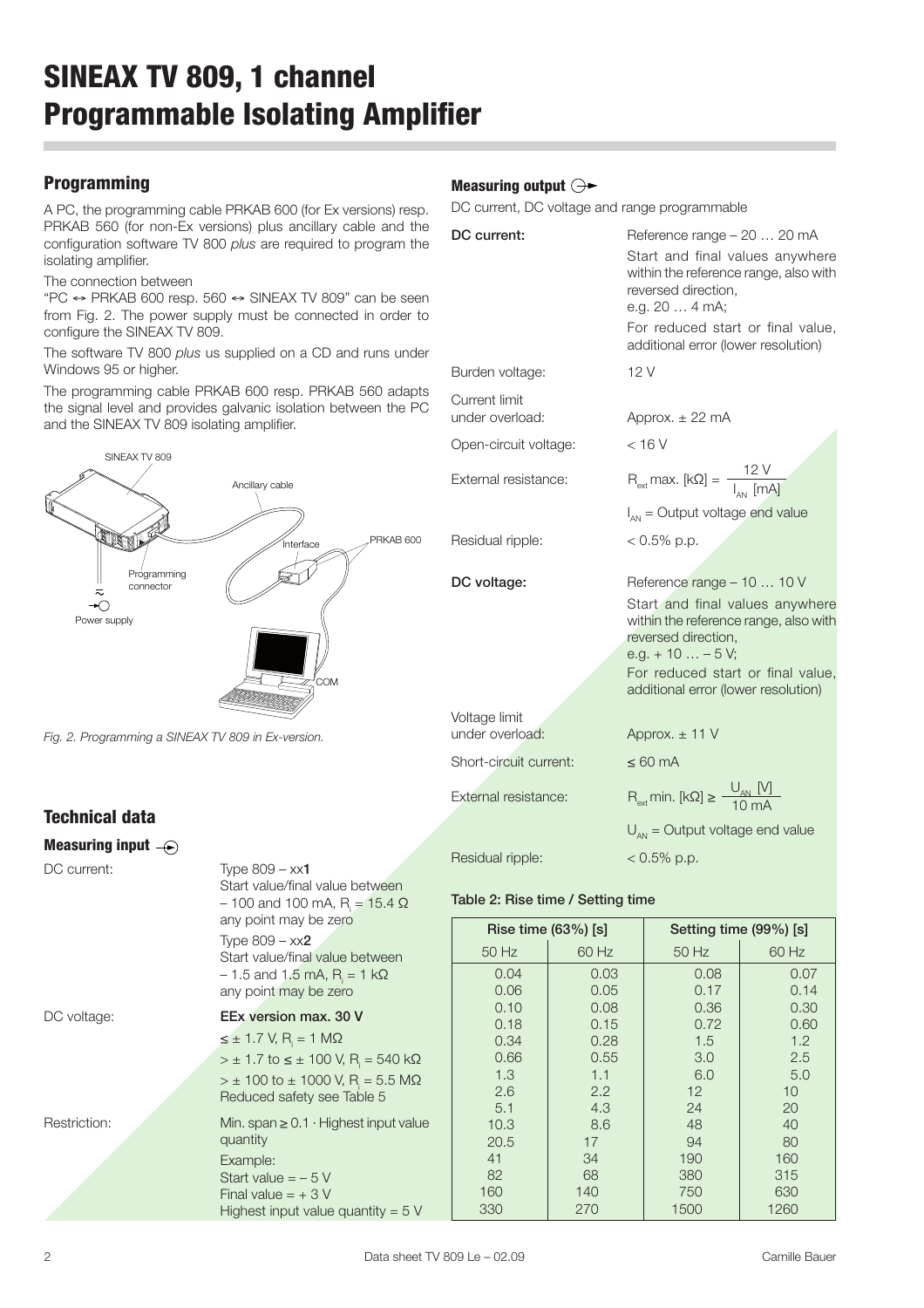#### **Programming connector**

Interface: Serial interface

**Accuracy data** (acc. to EN/IEC 60 770-1) The reference value is the output reference range. For a reduced output range, the relative error increases in proportion to the reduction.

| Basic conditions:                        | Error limits $\lt$ $\pm$ 0.2%<br>incl. linearity and reproducibility<br>errors                                     |  |
|------------------------------------------|--------------------------------------------------------------------------------------------------------------------|--|
| Reference conditions                     |                                                                                                                    |  |
| Ambient temperature                      | 23 °C, $\pm$ 2 K                                                                                                   |  |
| Power supply                             | 24 V DC $\pm$ 10% and<br>$230$ V AC + 10%                                                                          |  |
| Output burden                            | Current: $300 \Omega$<br>Voltage: $2$ kΩ                                                                           |  |
| Influencing factors                      |                                                                                                                    |  |
| Temperature                              | $<$ $\pm$ 0.1% per 10 K                                                                                            |  |
| Burden influence                         | $\leq \pm 0.1\%$                                                                                                   |  |
| Longtime drift                           | $\leq$ $\pm$ 0.3% / 12 months                                                                                      |  |
| Switch-on drift                          | $\leq$ $\pm$ 0.2%                                                                                                  |  |
| Common and transverse<br>mode influence  | $\leq \pm 0.1\%$<br>For voltage input, the transversal<br>error voltage corresponds to the<br>final value selected |  |
| Output $+$ or $-$<br>connected to ground | $< \pm 0.1\%$                                                                                                      |  |

### **Power supply**

DC, AC power pack (DC or 45...400 Hz)

| Nominal voltage $U_{N}$ | Tolerance                       | Instrument<br>versions. |
|-------------------------|---------------------------------|-------------------------|
| 24  60 V DC, AC         |                                 | Standard                |
| 85  230 V DC, AC        | $DC - 15  + 33\%$<br>$AC + 15%$ | (Non-Ex)                |
| 24  60 V DC, AC         |                                 | Type of protection      |
| 85  230 V AC            | ±10%                            | "Intrinsic safety"      |
| 85  110 V DC            | $-15 + 10\%$                    | [EEx ia] IIC            |

```
Power input: \leq 1.2 W resp. \leq 2.5 VA
```
### **Supervising a limit GW ( )**

This section is only valid for isolating amplifiers that are ordered and fitted with a relay for limit value indication.

| Output contact K: | Relav                                        |
|-------------------|----------------------------------------------|
|                   | 1 galvanically isolated switching<br>contact |
|                   |                                              |

<sup>1</sup> In relation to the analog input value range.

- Trip point type: Programmable
	-
- Inactive
- Low trip point of measured variable (see Fig. 3, left)
- High trip point of measured variable (see Fig. 3, right))



Fig. 3. Switching function, according to trip point type.

| Trip point adjustment<br>with PC for trip point: | Programmable<br>$-$ between $-10$ and $110\%$ <sup>1</sup>     |
|--------------------------------------------------|----------------------------------------------------------------|
| Hysteresis:                                      | Programmable<br>$-$ between $> 0$ and 100% <sup>1</sup>        |
| Energizing and de-<br>energizing delays:         | Programmable<br>$-$ between 0 to 1080 s                        |
| Rely contact position:                           | Programmable<br>$-$ see Table 7<br>Feature 14                  |
| Frontplate signals:                              | The green LED "ON" flashes when<br>the limit value is exceeded |

### Table 4: Contact arrangement and data

| Symbole | Material                     | Contact rating                                                         |
|---------|------------------------------|------------------------------------------------------------------------|
|         | Gold flashed<br>silver alloy | AC: $\leq$ 2 A / 250 V<br>(500 VA)<br>$DC: \leq 2 A / 125 V$<br>(60 W) |

Relay approved by UL, CSA, SEV

### **Installation data**

| Housing:             | Housing <b>P12/17</b> and <b>P12/17 St</b><br>Refer to Section "Dimensional dra-<br>wings" for dimensions                 |  |
|----------------------|---------------------------------------------------------------------------------------------------------------------------|--|
| Material of housing: | Lexan 940 (polycarbonate)<br>Flammability Class V-0 acc. to UL94,<br>self-extinguishing, non-dripping,<br>free of halogen |  |
| Mounting:            | For snapping onto top-hat rail<br>$(35 \times 15$ mm or $35 \times 7.5$ mm) acc.<br>to EN 50 022                          |  |
| Position of use:     | Anv                                                                                                                       |  |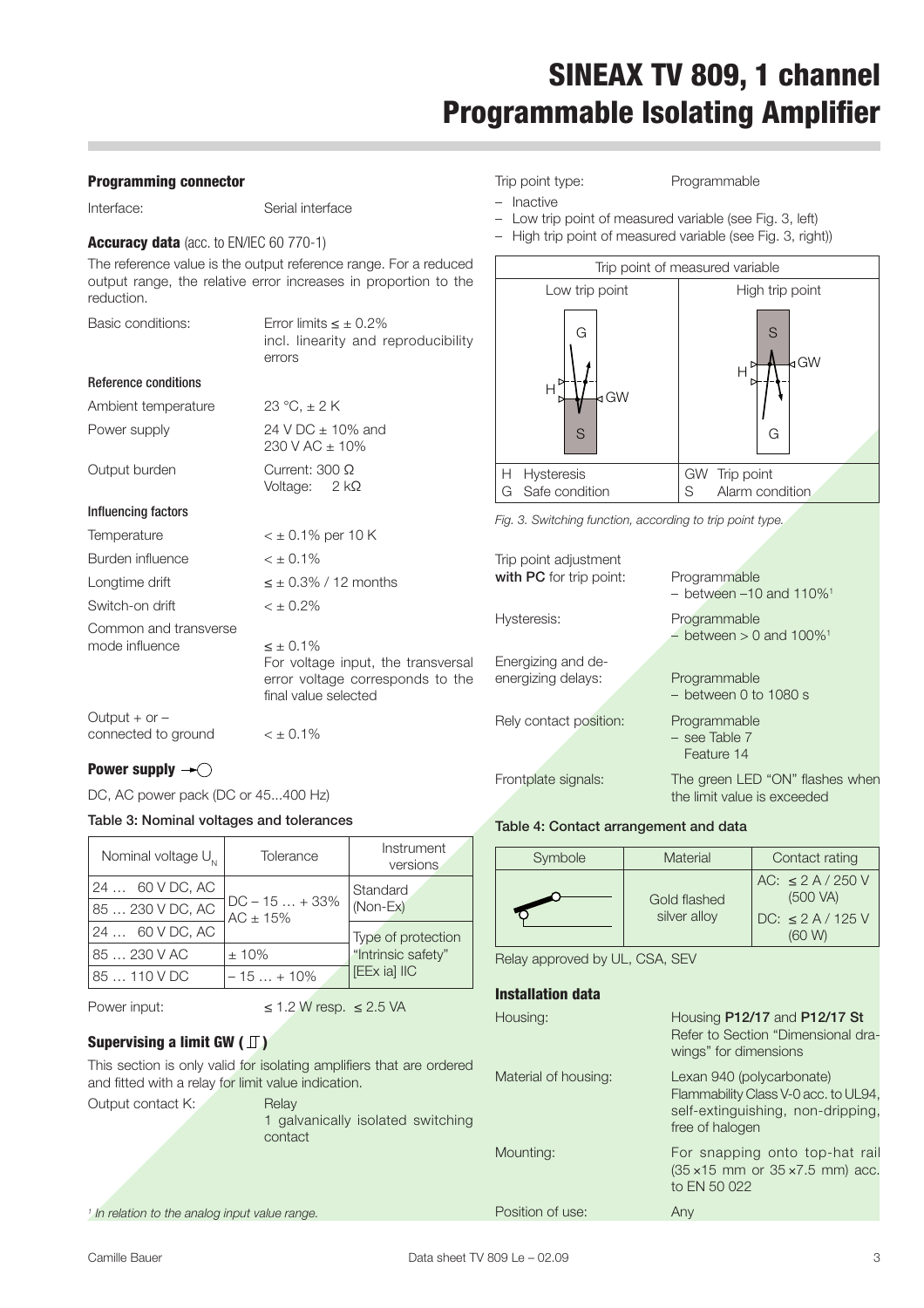| Electrical terminals:             | <b>PHOENIX</b> screw terminals with wire<br>guards, for 0.14 mm <sup>2</sup> to 2.5 mm <sup>2</sup> | Tes       |
|-----------------------------------|-----------------------------------------------------------------------------------------------------|-----------|
| Weight:                           | Approx. 0.1 kg                                                                                      | Po        |
| <b>Electrical insulation:</b>     | All circuits (measuring input/measu-<br>ring output/power supply) are elec-<br>trically insulated   | Inp<br>Οu |
|                                   |                                                                                                     | Am        |
| <b>Regulations</b>                |                                                                                                     | EN        |
| Electromagnetic<br>compatibility: | The standard EN 50 081-2 and                                                                        | Асс       |
|                                   | EN 50 082-2 are observed                                                                            | Fre       |
| Intrinsically safe:               | Acc. to EN 50 020                                                                                   |           |
| Protection (acc. to IEC 529       |                                                                                                     | Nur       |
| resp. EN 60 529):                 | Housing IP 40                                                                                       | EN        |
|                                   | Terminals IP 20                                                                                     | Acc       |
| Electrical standards:             | Acc. to IEC 1010-1 (1990) resp.<br>EN 61 010-1 (1993)                                               | ENL       |
|                                   |                                                                                                     |           |

#### Permissible operating voltage acc. to EN 61 010-1, 1st edition

(R.M.S. value, increased isolation, contamination level 2, overvoltage category II, up to 2000 m)

#### Table 5:

|              | Input  | Output                            | Relay   |
|--------------|--------|-----------------------------------|---------|
| Power supply | 1000 V | 1 600 V                           | l 300 V |
| Input        |        | 600 V (1000 V)*   600 V (1000 V)* |         |
| Output       |        |                                   | l 300 V |

\* Values in brackets are valid for the overvoltage category I

#### st voltage AC / 50 Hz / 1 minute

|              | Input  | Output | Relay  |
|--------------|--------|--------|--------|
| Power supply | 3700 V | 3700 V | 2300 V |
| Input        |        | 3700 V | 3700 V |
| Output       |        |        | 2300 V |

#### **Ambient tests**

| EN 60 068-2-6:       | Vibration                                                 |
|----------------------|-----------------------------------------------------------|
| Acceleration:        | ± 2 g                                                     |
| Frequency range:     | $1015010$ Hz, rate of frequency<br>sweep: 1 octave/minute |
| Number of cycles:    | 10, in each of the three axes                             |
| EN 60 068-2-27:      | Shock                                                     |
| Acceleration:        | $3 \times 50$ g<br>3 shocks each in 6 directions          |
| EN 60 068-2-1/-2/-3: | Cold, dry heat, damp heat                                 |

### **Environmental conditions**

| Commissioning<br>temperature:     | $-10$ to $+55$ °C |
|-----------------------------------|-------------------|
| Operating temperature:            | $-25$ to + 55 °C  |
| Storage temperature:              | $-40$ to $+70$ °C |
| Annual mean<br>relative humidity: | $< 75\%$          |

### **Table 6: Data on explosion protection**  $\langle \overline{\xi_x} \rangle$  **II (1) GD**

| Order Code      | Type of protection "Intrinsic safety"<br>Marking |                 | <b>Type Examination Certificate</b>                             | Mounting location<br>of the instrument |
|-----------------|--------------------------------------------------|-----------------|-----------------------------------------------------------------|----------------------------------------|
|                 | Instrument                                       | Measuring input |                                                                 |                                        |
| 809-33/34/93/94 | [EEx ia] IIC                                     | $EEx$ ia IIC    | <b>Type Examination Certificate</b><br><b>ZELM 01 ATEX 0051</b> | Outside<br>the hazardous area          |

### **Table 7: Ordering information** (see also Table 1: Standard version)

| <b>Description</b>                                                            | *Blocking<br>code | No-go with<br>locking code | Article No./<br><b>Feature</b> |
|-------------------------------------------------------------------------------|-------------------|----------------------------|--------------------------------|
| SINEAX TV 809<br>Order Code 809 - xxxx xxxx xxxx xx                           |                   |                            | $809 -$                        |
| <b>Features, Selection</b>                                                    |                   |                            |                                |
| 1. Mechanical design                                                          |                   |                            |                                |
| Housing P12/17 for rail mounting,<br>connecting screw terminals not pluggable |                   |                            | 3                              |
| Housing P12/17 St for rail mounting,<br>connecting screw terminals pluggable  |                   |                            | 9                              |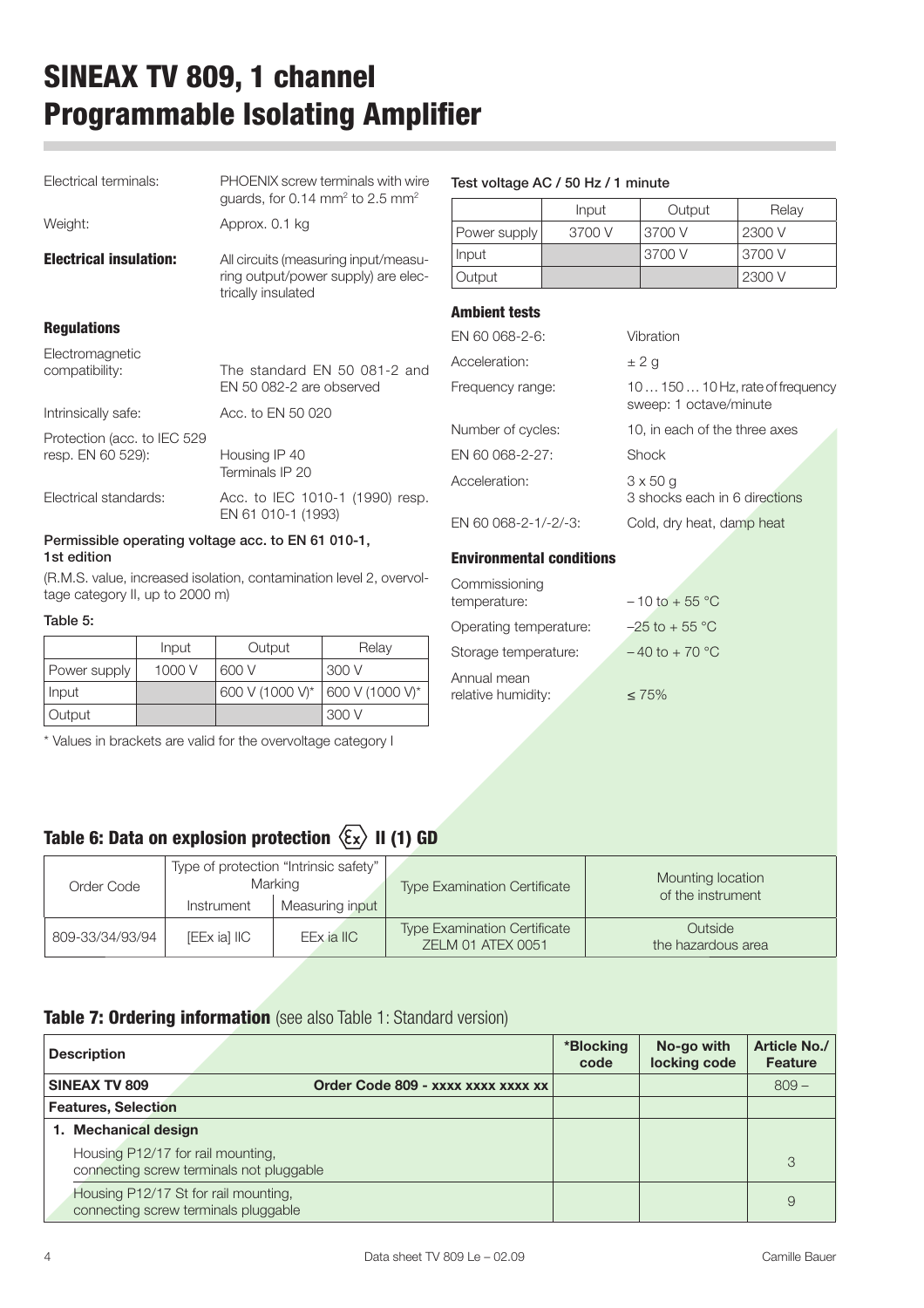| <b>Description</b>                                                                                                                                                                                                                                                                                                                                                                          | *Blocking<br>code | No-go with<br>locking code | Article No./<br><b>Feature</b> |
|---------------------------------------------------------------------------------------------------------------------------------------------------------------------------------------------------------------------------------------------------------------------------------------------------------------------------------------------------------------------------------------------|-------------------|----------------------------|--------------------------------|
| <b>SINEAX TV 809</b><br>Order Code 809 - xxxx xxxx xxxx xx                                                                                                                                                                                                                                                                                                                                  |                   |                            | $809 -$                        |
| <b>Features, Selection</b>                                                                                                                                                                                                                                                                                                                                                                  |                   |                            |                                |
| 2. Version / Power supply H                                                                                                                                                                                                                                                                                                                                                                 |                   |                            |                                |
| Standard / 24  60 V DC/AC                                                                                                                                                                                                                                                                                                                                                                   |                   |                            | 1                              |
| Standard / 85  230 V DC/AC                                                                                                                                                                                                                                                                                                                                                                  |                   |                            | $\overline{c}$                 |
| [EEx ia] IIC / 24  60 V DC/AC, input intrinsically safe                                                                                                                                                                                                                                                                                                                                     |                   |                            | 3                              |
| [EEx ia] IIC / 85  110 V DC, 230 V AC, input intrinsically safe                                                                                                                                                                                                                                                                                                                             |                   |                            | 4                              |
| 3. Current input rating                                                                                                                                                                                                                                                                                                                                                                     |                   |                            |                                |
| Input current, max. final value 100 mA (standard version)                                                                                                                                                                                                                                                                                                                                   | D                 |                            | 1                              |
| Input current, max. final value 1.5 mA                                                                                                                                                                                                                                                                                                                                                      | Ε                 |                            | $\overline{2}$                 |
| For hardware layout of current input. Must be specified, even if used<br>(programmed) for voltage input only!                                                                                                                                                                                                                                                                               |                   |                            |                                |
| 4. Alarm function                                                                                                                                                                                                                                                                                                                                                                           |                   |                            |                                |
| Without alarm function                                                                                                                                                                                                                                                                                                                                                                      | F                 |                            | 0                              |
| With built-in alarm relay                                                                                                                                                                                                                                                                                                                                                                   |                   |                            | $\mathbf{1}$                   |
| 5. Test records                                                                                                                                                                                                                                                                                                                                                                             |                   |                            |                                |
| Without test records                                                                                                                                                                                                                                                                                                                                                                        |                   |                            | 0                              |
| Test records in German                                                                                                                                                                                                                                                                                                                                                                      |                   |                            | D                              |
| Test records in English                                                                                                                                                                                                                                                                                                                                                                     |                   |                            | Е                              |
| 6. Configuration                                                                                                                                                                                                                                                                                                                                                                            |                   |                            |                                |
| Basic configuration programmed                                                                                                                                                                                                                                                                                                                                                              | G                 |                            | 0                              |
| Specification complete!                                                                                                                                                                                                                                                                                                                                                                     |                   |                            |                                |
| Basic configuration corresponds with input current max. final value 100 mA,<br>Line 0 in feature 7 to 11 as well as line 0 in feature 12 to 14, without alarm<br>function or line 1 in feature 12 to 14, with alarm function.                                                                                                                                                               |                   |                            |                                |
| With input current max. final value 1.5 mA, line 1 in feature 7 corresponds with<br>the basic configuration.                                                                                                                                                                                                                                                                                |                   |                            |                                |
| Programmed to order                                                                                                                                                                                                                                                                                                                                                                         |                   |                            | 1                              |
| The following features 7 to 11 resp. 7 to 14 (with alarm contact) must be fully<br>specified.                                                                                                                                                                                                                                                                                               |                   |                            |                                |
| 7. Input signal                                                                                                                                                                                                                                                                                                                                                                             |                   |                            |                                |
| Input 4  20 mA                                                                                                                                                                                                                                                                                                                                                                              |                   | E                          | $\overline{0}$                 |
| Input 0  1 mA                                                                                                                                                                                                                                                                                                                                                                               |                   | D                          | $\mathbf{1}$                   |
| $[{\mathsf{M}}] % \begin{center} % {\mathsf{N}}{\mathsf{N}} = \{ \begin{array}{cc} {\mathsf{N}} & \mathsf{N} & \mathsf{N} \\ \mathsf{N} & \mathsf{N} & \mathsf{N} \end{array} \right] \end{center} \vspace{-1em} \caption{A \emph{N}}{\mathsf{N}} = \{ \begin{array}{cc} {\mathsf{N}} & \mathsf{N} & \mathsf{N} \\ \mathsf{N} & \mathsf{N} & \mathsf{N} \end{array} \vspace{-1em}$<br>Input |                   | G                          | 9                              |
| Input [V] initial/final value between - 1000 and 1000 at standard version,<br>EEx version max. 30 V!                                                                                                                                                                                                                                                                                        |                   |                            |                                |
| Zero position anywhere, minimal span 0.05 V*                                                                                                                                                                                                                                                                                                                                                |                   |                            |                                |
| [mA]<br>Input                                                                                                                                                                                                                                                                                                                                                                               |                   | G                          | Z                              |
| Input [mA] at nominal value 100 mA (line 1 in feature 3)<br>initial/final value between - 100 and 100, zero position anywhere,<br>minimal span 3 mA*                                                                                                                                                                                                                                        |                   |                            |                                |
| Input [mA] at nominal value 1.5 mA (line 2 in feature 3)<br>initial/final value between - 1.5 and 1.5, zero position anywhere,<br>minimal span 0.09 mA*                                                                                                                                                                                                                                     |                   |                            |                                |
| $*$ Minimal span $\geq$ 0.1 x highest input value quantity                                                                                                                                                                                                                                                                                                                                  |                   |                            |                                |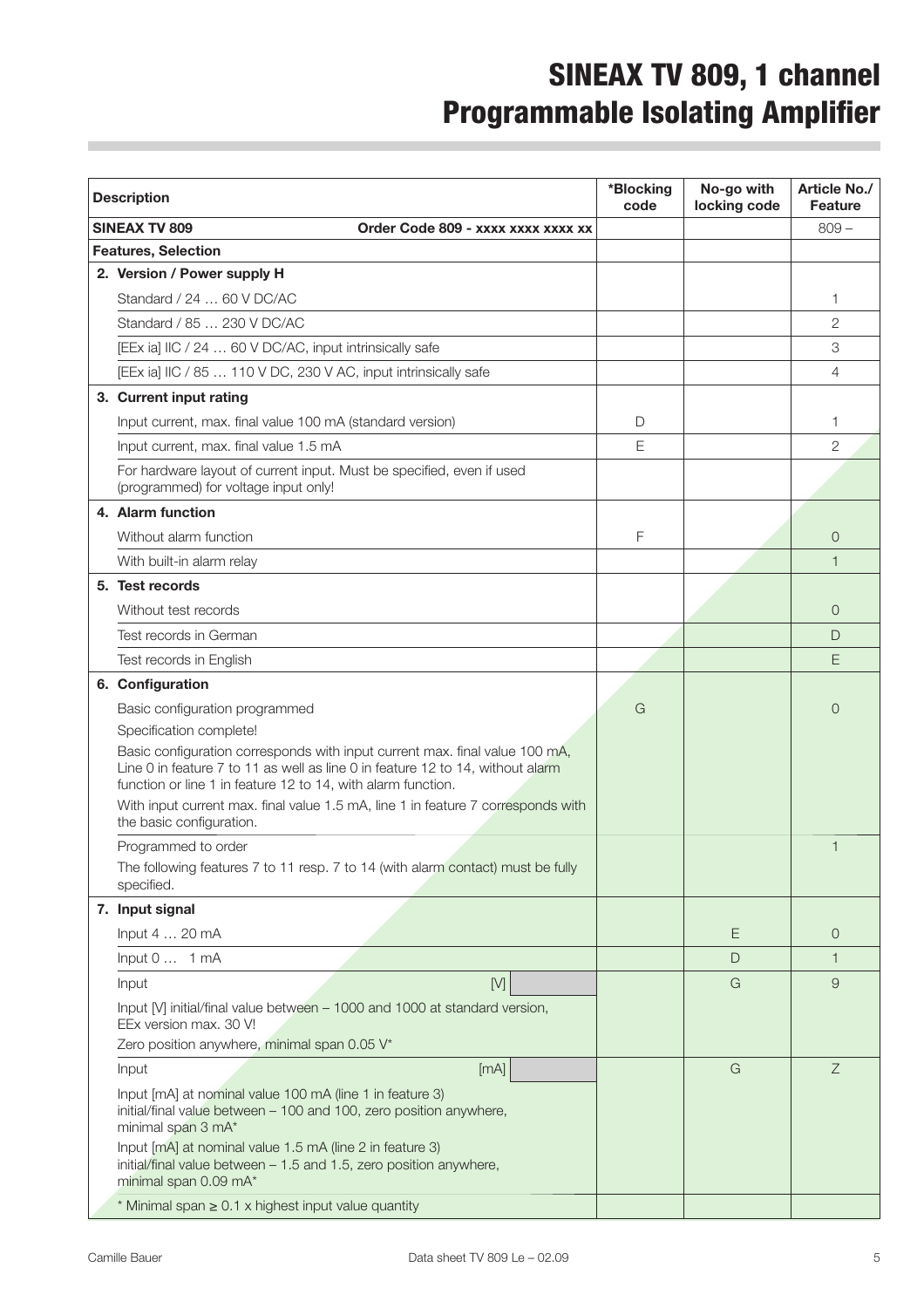| <b>Description</b> |                                                                                                                                                                                                                                | *Blocking<br>code | No-go with<br>locking code | <b>Article No./</b><br><b>Feature</b> |
|--------------------|--------------------------------------------------------------------------------------------------------------------------------------------------------------------------------------------------------------------------------|-------------------|----------------------------|---------------------------------------|
|                    | <b>SINEAX TV 809</b><br>Order Code 809 - xxxx xxxx xxxx xx                                                                                                                                                                     |                   |                            | $809 -$                               |
|                    | <b>Features, Selection</b>                                                                                                                                                                                                     |                   |                            |                                       |
| 8.                 | Output signal                                                                                                                                                                                                                  |                   |                            |                                       |
|                    | Output 4  20 mA                                                                                                                                                                                                                |                   |                            | 0                                     |
|                    | Output (reference range - 10  10 V)<br>[V]                                                                                                                                                                                     |                   | G                          | 9                                     |
|                    | Output (reference range - 20  20 mA)<br>[mA]                                                                                                                                                                                   |                   | G                          | Ζ                                     |
|                    | Lines 9 and Z:<br>Any initial and final value within reference range, also with inversed<br>characteristic, e.g. 20  4 mA, $+ 10$ $- 5$ V.<br>Attention! Additional error (lower resolution) for reduced start or final value! |                   |                            |                                       |
| 9.                 | <b>Output characteristic</b>                                                                                                                                                                                                   |                   |                            |                                       |
|                    | Linear                                                                                                                                                                                                                         |                   |                            | $\overline{0}$                        |
|                    | Special characteristic (for individual characteristic, on inquiry)                                                                                                                                                             |                   | G                          | 9                                     |
|                    | 10. Output time response                                                                                                                                                                                                       |                   |                            |                                       |
|                    | Setting time standard, approx. 80 ms                                                                                                                                                                                           |                   |                            | $\Omega$                              |
|                    | Setting time<br>[s]                                                                                                                                                                                                            |                   | G                          | 9                                     |
|                    | Values from 0.14 to 1500 s in 14 steps, depending on the selected frequency<br>in feature 11; values for 50 and 60 Hz                                                                                                          |                   |                            |                                       |
|                    | 11. Mains ripple suppression                                                                                                                                                                                                   |                   |                            |                                       |
|                    | For frequency 50 Hz                                                                                                                                                                                                            |                   |                            | $\overline{0}$                        |
|                    | For frequency 60 Hz                                                                                                                                                                                                            |                   | G                          | 1                                     |
|                    | 12. Alarm, type and values                                                                                                                                                                                                     |                   |                            |                                       |
|                    | Alarm function inactive                                                                                                                                                                                                        | Н                 |                            | 0                                     |
|                    | High alarm 90%; hysteresis 1% (standard values)                                                                                                                                                                                | K                 | F                          | 1                                     |
|                    | High alarm, hysteresis<br>[%; %]                                                                                                                                                                                               | Κ                 | FG                         | $\mathbf{2}$                          |
|                    | Low alarm, hysteresis<br>$[%;]\%$                                                                                                                                                                                              | K                 | <b>FG</b>                  | 3                                     |
|                    | Lines 2 and 3:<br>Specify values in % of the input span,<br>Setpoint: Any value between - 10% and 110%, with initial value of measuring<br>range always corresponding to 0%; hysteresis > 0 to 100%.                           |                   |                            |                                       |
|                    | Examples for setpoint (extreme values):<br>Input at $-10\%$ :<br>Input range:<br>Input at 110%:<br>4  20 mA<br>$2.4 \text{ mA}$<br>21.6 mA<br>$-1010$ mA<br>$-12$ mA<br>$12 \text{ mA}$<br>$-510V$<br>$-6.5V$<br>11.5 V        |                   |                            |                                       |
|                    | 13. Alarm, switching delay                                                                                                                                                                                                     |                   |                            |                                       |
|                    | Alarm function inactive                                                                                                                                                                                                        |                   | $\sf K$                    | $\overline{O}$                        |
|                    | Delay energizing/deenergizing 0.2 s (standard)                                                                                                                                                                                 |                   | H                          | $\mathbf{1}$                          |
|                    | Delay energizing/deenergizing<br>[s; s]<br>Energizing and deenergizing delay [s] 0 to 1080                                                                                                                                     |                   | GH                         | $\mathbf{2}$                          |

i.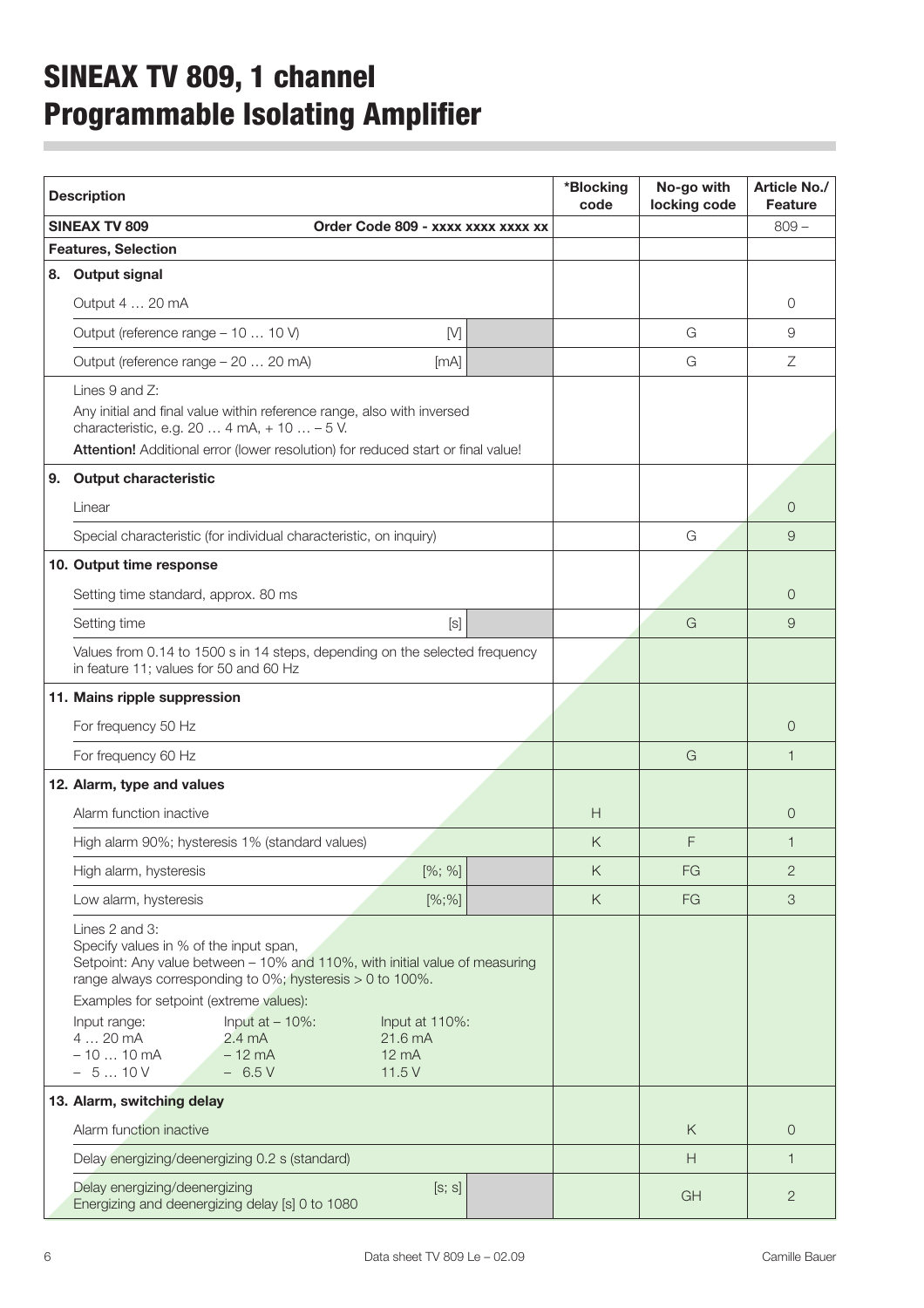| <b>Description</b>                                    |  | No-go with<br>locking code | Article No./<br><b>Feature</b> |
|-------------------------------------------------------|--|----------------------------|--------------------------------|
| SINEAX TV 809<br>Order Code 809 - xxxx xxxx xxxx xx   |  |                            | $809 -$                        |
| <b>Features, Selection</b>                            |  |                            |                                |
| 14. Alarm, mode of action                             |  |                            |                                |
| Alarm function inactive                               |  | Κ                          |                                |
| Contact closed in alarm condition and at power loss   |  | н                          |                                |
| Contact open in alarm condition and at power loss     |  | GH                         | 2                              |
| Contact closed in alarm condition, open at power loss |  | GH                         | 3                              |
| Contact open in alarm condition, closed at power loss |  | GH                         |                                |

\* Lines with letter(s) under "no-go" cannot be combined with preceding lines having the same letter under "Blocking Code".

### **Electrical connections**



### **Table 8: Measuring input**

| Measuring function / Application | Measuring range limits                | Terminal allocation           |
|----------------------------------|---------------------------------------|-------------------------------|
|                                  | $\leq \pm$ 1.7 V                      | $\bigoplus$                   |
| DC voltage                       | $> \pm 1.7$<br>to<br>$\leq \pm$ 100 V |                               |
|                                  | $> \pm$ 100<br>to<br>$\pm$ 1000 V     | ØØ.                           |
| DC current                       | $\leq \pm 100$ mA                     | $\bigoplus$ $\stackrel{+}{-}$ |
|                                  | $\leq \pm 1.5$ mA                     |                               |